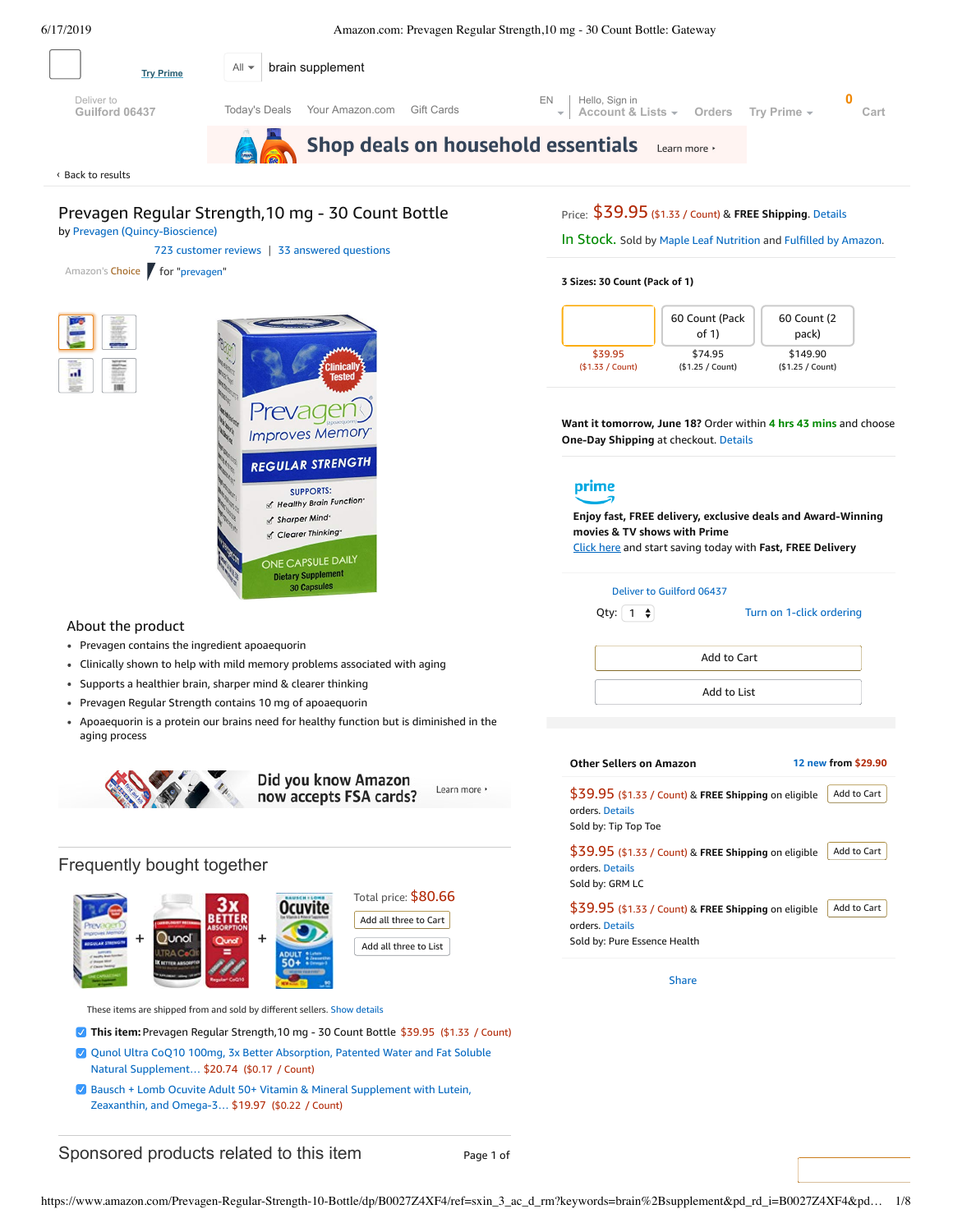

|                  | Extra Strength Brain Supplement for Focus, Energy, Memory & Clarity - Mental Performance<br>Nootropic with Super Ginkgo Biloba - Supports Brain Function - 30 Capsules for Men & Women;<br>Non-GMO<br>3,259<br>\$20.94 |
|------------------|------------------------------------------------------------------------------------------------------------------------------------------------------------------------------------------------------------------------|
|                  | Prevagen Regular Chewables (Mixed Berry) 10mg 30 Count<br>70<br>\$39.95                                                                                                                                                |
|                  | Mind Enhancing Supplement – Improve Memory + Boost Brain Power + Enhance Mental Clarity –<br>Pills with Best Top Natural Vitamins for Better Cognitive Function + Concentration + Focus<br>1,820<br>\$16.55            |
| <b>LAB STREN</b> | Prevagen for Healthier Brain, sharper Mind and Clearer Thinking, Dietary Supplement 30<br><b>Capsules</b><br>292<br>\$39.95                                                                                            |

## Special offers and product promotions

Size: **30 Count (Pack of 1)**

**[Your cost could be \\$0.00 instead of \\$39.95](https://www.amazon.com/gp/cobrandcard/marketing.html?pr=con321&inc=50gcUnrec&ts=52xpnwnxkf7nxkpfee6ajampzn0nkwv&dasin=B0027Z4XF4&plattr=math&place=detailpage&imp=0cb66685-f7c2-4c2a-974f-a92faf754bae)**! Get a **\$50 Amazon.com Gift Card** instantly upon approval for the **Amazon Rewards Visa Card** Apply now

# **Have a question?**

Find answers in product info, Q&As, reviews

# Product description

Size:**30 Count (Pack of 1)**

Prevagen Regular Strength contains the ingredient apoaequorin, a unique protein originally obtained from a specific species of jellyfish called Aequorea victoria found in the Puget Sound. Apoaequorin is a protein our brains need for healthy function but is diminished in the aging process. Prevagen is very safe and extremely well-tolerated. There are no known contraindications with any supplements or medications. Prevagen Regular Strength contains 10 mg of apoaequorin. Prevagen was tested in a large double-blind, placebo-controlled study using computers to assess brain performance. 218 adults over 40 years old participated in the three month study. Prevagen significantly improved learning and word recall. Prevagen has been shown to improve memory within 90 days.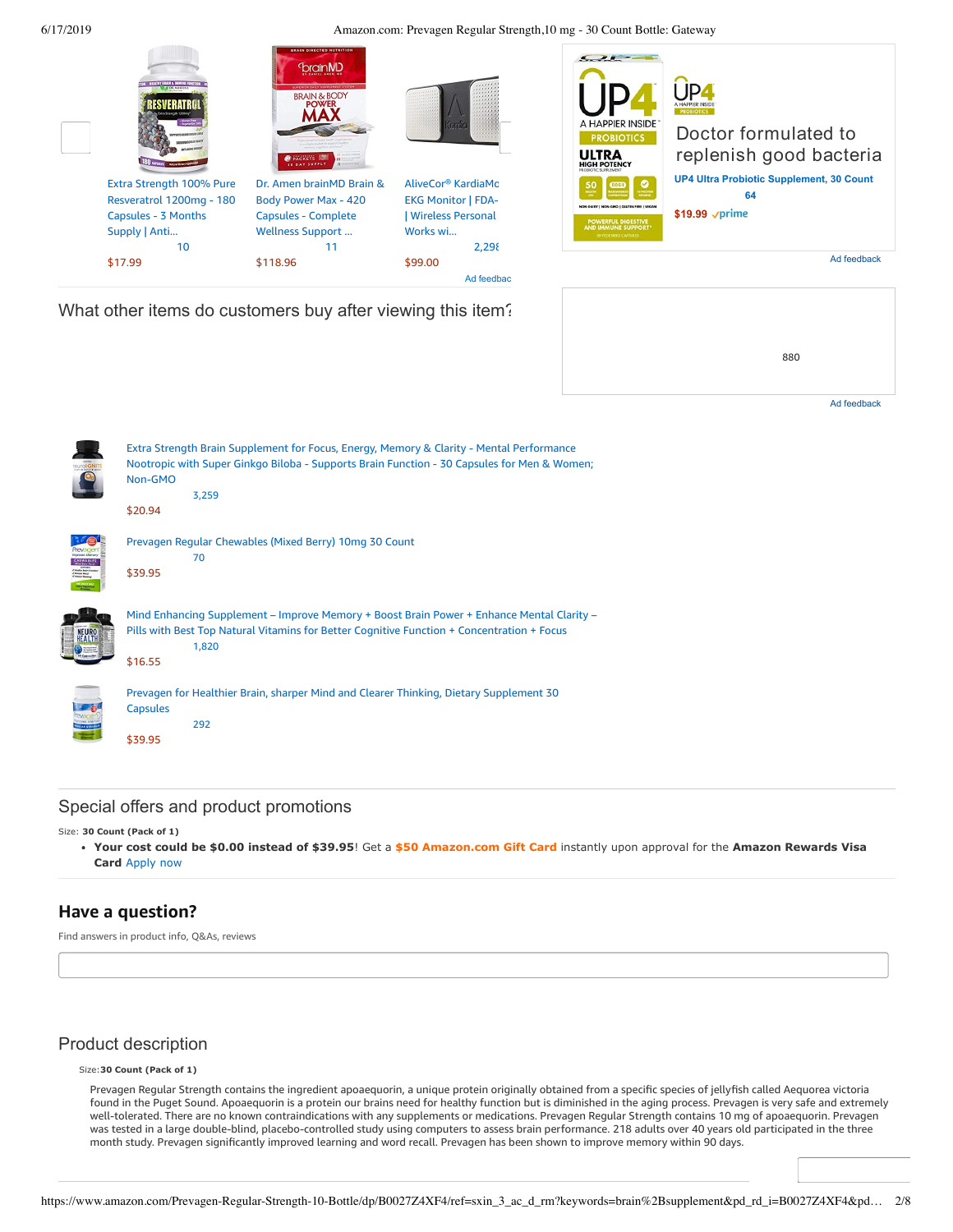# Product details

Size: **30 Count (Pack of 1)**

**Product Dimensions:**  $2 \times 3 \times 3$  inches; 1.28 ounces

**Shipping Weight:** 1.6 ounces [\(View shipping rates and policies\)](https://www.amazon.com/gp/help/seller/shipping.html/ref=dp_pd_shipping?ie=UTF8&asin=B0027Z4XF4&seller=ATVPDKIKX0DER)

**Domestic Shipping:** Currently, item can be shipped only within the U.S. and to APO/FPO addresses. For APO/FPO shipments, please check with the manufacturer regarding warranty and support issues.

**International Shipping:** This item is not eligible for international shipping. [Learn More](https://www.amazon.com/gp/help/customer/display.html?ie=UTF8&nodeId=201117930&pop-up=1)

**ASIN:** B0027Z4XF4

**UPC:** 784922436337 894047001034 894047001010

**Item model number:** Pvg3

**Average Customer Review:** [723 customer reviews](https://www.amazon.com/product-reviews/B0027Z4XF4/ref=acr_dpproductdetail_text?ie=UTF8&showViewpoints=1)

**Amazon Best Sellers Rank:** #4,545 in Health & Household [\(See Top 100 in Health & Household](https://www.amazon.com/gp/bestsellers/hpc/ref=pd_zg_ts_hpc)) #72 in [Blended Vitamin & Mineral Supplements](https://www.amazon.com/gp/bestsellers/hpc/3773931/ref=pd_zg_hrsr_hpc)

Would you like to **tell us about a lower price**?

## Related Video Shorts (0) [Upload](https://www.amazon.com/creatorhub/video/upload?productASIN=B0027Z4XF4&referringURL=ZHAvQjAwMjdaNFhGNA%3D%3D&ref=RVSW) your video



## **Be the first video**

Your name here

# Important information

#### **Legal Disclaimer**

Statements regarding dietary supplements have not been evaluated by the FDA and are not intended to diagnose, treat, cure, or prevent any disease or health condition.

#### **Ingredients**

Apoaequorin 10mg, mictocrystalline cellulose, vegetable capsule (cellulose, water), salt, vegetable sourced magnesium stearate

# Compare with similar items

|                        | Prevagen<br><b>Improves Memory</b><br><b>REGULAR STRENGTH</b><br>SUPPORTS:<br>L Healthy Brain Function<br>/ Sharper Mind-<br>Clearer Thinking<br>ONE CAPSULE DAILY<br><b>Dietary Supplement</b><br>30 Capsules | <i><b>Tevager</b></i><br><b>Tevage</b><br><b>Improves Memory</b><br><b>Improves Memory</b><br><b>Dietary Supplement</b><br><b>Dietary Supplement</b><br>30 Capsules<br>30 Capsules | nproves Memory<br>CHEWABLES<br><b>SUPPORTS</b><br>of Healthy Arath Function<br>of Sharper Mind-<br>Clocyer Thinking<br>ONE TABLET DAILY<br>Distany Supplement<br>CO Tablets | Preva<br>Improves T Prevagent<br><b>EXTRA STR</b> Improves Memory<br><b>EXTRA STRENGTH</b><br><b>Dietary Supr</b><br>30 Capsu<br><b>Dietary Supplement</b><br><b>30 Capsules</b> |  |
|------------------------|----------------------------------------------------------------------------------------------------------------------------------------------------------------------------------------------------------------|------------------------------------------------------------------------------------------------------------------------------------------------------------------------------------|-----------------------------------------------------------------------------------------------------------------------------------------------------------------------------|----------------------------------------------------------------------------------------------------------------------------------------------------------------------------------|--|
|                        | This item Prevagen Regular<br>Strength, 10 mg - 30 Count                                                                                                                                                       | Prevagen Mineral Supplement,<br>60 Count                                                                                                                                           | Prevagen Regular Chewables<br>(Mixed Berry) 10mg 30 Count                                                                                                                   | Prevagen Extra Strength - Twin<br>Pack                                                                                                                                           |  |
|                        | <b>Bottle</b>                                                                                                                                                                                                  |                                                                                                                                                                                    |                                                                                                                                                                             |                                                                                                                                                                                  |  |
|                        | Add to Cart                                                                                                                                                                                                    | Add to Cart                                                                                                                                                                        | Add to Cart                                                                                                                                                                 | Add to Cart                                                                                                                                                                      |  |
| <b>Customer Rating</b> | (723)                                                                                                                                                                                                          | (49)                                                                                                                                                                               | (70)                                                                                                                                                                        | (43)                                                                                                                                                                             |  |
| Price                  | \$3995                                                                                                                                                                                                         | \$7495                                                                                                                                                                             | \$3995                                                                                                                                                                      | \$10990                                                                                                                                                                          |  |
| <b>Shipping</b>        | FREE Shipping on orders over<br>\$25                                                                                                                                                                           | FREE Shipping on orders over<br>\$25                                                                                                                                               | FREE Shipping on orders over<br>\$25                                                                                                                                        | FREE Shipping on orders over<br>\$25                                                                                                                                             |  |
| Sold By                | <b>Pure Essence Health</b>                                                                                                                                                                                     | <b>Pure Essence Health</b>                                                                                                                                                         | <b>Italy Goods</b>                                                                                                                                                          | <b>Pure Essence Health</b>                                                                                                                                                       |  |
| <b>Item Dimensions</b> | $2 \times 3 \times 3$ in                                                                                                                                                                                       | 5 x 2.1 x 3.8 in                                                                                                                                                                   | $6 \times 3 \times 3$ in                                                                                                                                                    | $4 \times 2 \times 2$ in                                                                                                                                                         |  |

# Sponsored products related to this item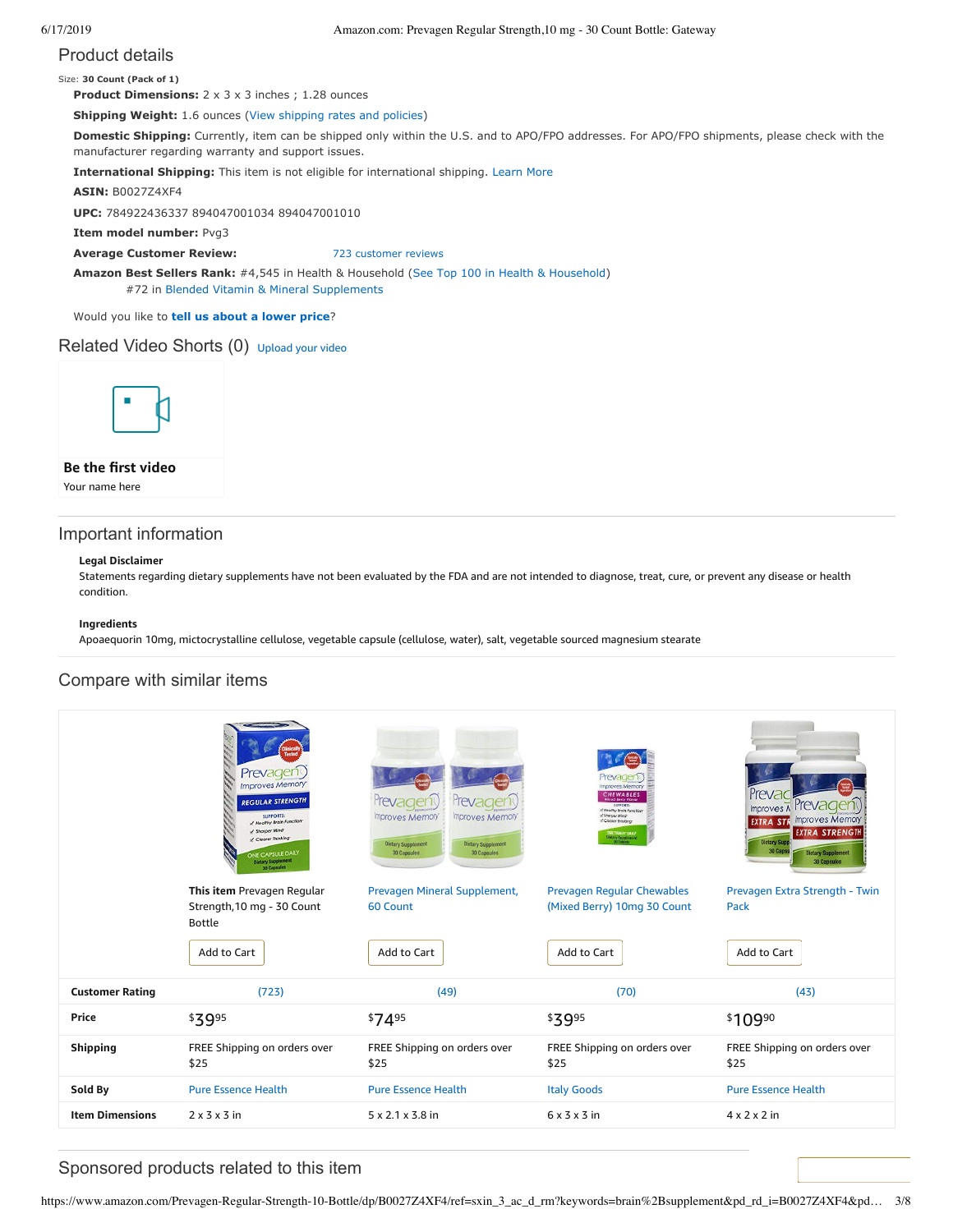



<span id="page-3-1"></span>Customer Questions & Answers

[See questions and answers](https://www.amazon.com/ask/questions/asin/B0027Z4XF4/ref=cm_cd_dp_lla_ql_ll)

# <span id="page-3-0"></span>**[723 customer](https://www.amazon.com/Prevagen-Regular-Strength-10-Bottle/product-reviews/B0027Z4XF4/ref=cm_cr_dp_d_show_all_top?ie=UTF8&reviewerType=all_reviews) reviews**

3.7 out of 5 [stars](javascript:void(0))

| 46% |
|-----|
| 15% |
| 13% |
| 6%  |
| 20% |
|     |

## **Customer images**



See all customer images

## **By customer groups & interests**

### **Read reviews that mention**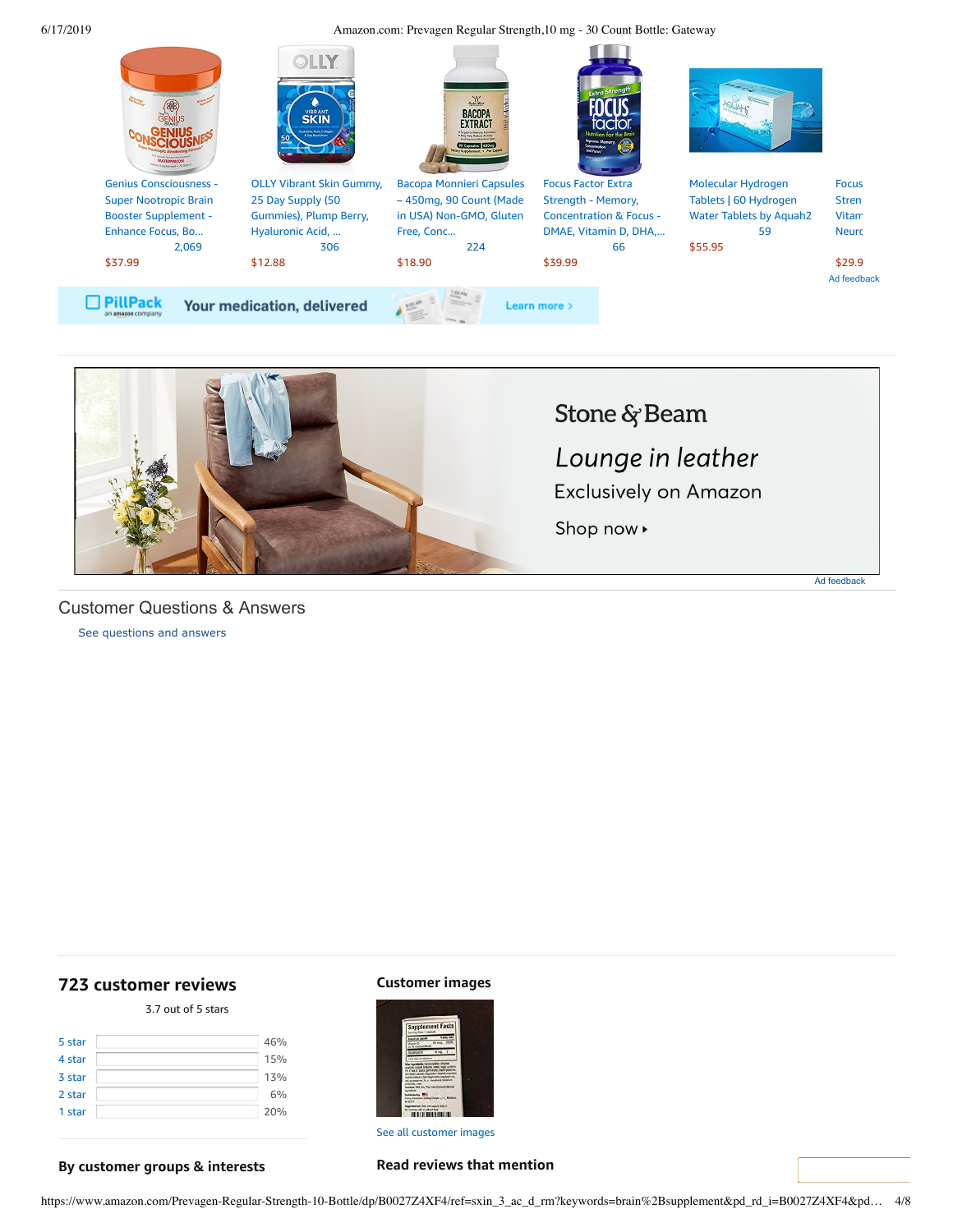| 6/17/2019                                |           | Amazon.com: Prevagen Regular Strength, 10 mg - 30 Count Bottle: Gateway |               |                 |                |           |                   |
|------------------------------------------|-----------|-------------------------------------------------------------------------|---------------|-----------------|----------------|-----------|-------------------|
| <b>Vitamins</b>                          | 3.8       | short term                                                              | snake oil     | term memory     | amino acids    |           | quincy bioscience |
| <b>Health &amp; Wellness</b>             | 3.7       | waste your money                                                        |               | taking prevagen | started taking | every day |                   |
| Is this feature helpful?                 | Yes<br>No | year old                                                                | memory issues | placebo effect  | extra strength |           | chest pains       |
| <b>Review this product</b>               |           | Showing 1-8 of 723 reviews                                              |               |                 |                |           |                   |
| Share your thoughts with other customers |           | <b>Top Reviews</b>                                                      |               |                 |                |           |                   |

| <b><i>EMELON</i></b>                        |
|---------------------------------------------|
| Genius Consciousness - Super Nootropic Brai |
| 2,069<br>Shop now<br>\$37.99                |

Write a [customer](https://www.amazon.com/review/create-review/ref=cm_cr_dp_d_wr_but_top?ie=UTF8&channel=glance-detail&asin=B0027Z4XF4) review

Ad feedback

Polgara

#### **Scary side [effects.](https://www.amazon.com/gp/customer-reviews/RHN8BI4I71M4G/ref=cm_cr_dp_d_rvw_ttl?ie=UTF8&ASIN=B0027Z4XF4)**

January 30, 2016 Size: 30 Count (Pack of 1)

This is a completely honest review: I took this product for 2 months and it really helped my memory recall and curved my forgetfulness. It was wonderful and I loved it! After the 2 months I was out of product for about a week and the side effects were awful! I could not stay focused, 3 times as bad as before I took it. I also had concentration blackouts where I would be driving and all of a sudden it's like I just woke up and was totally lost and had no idea where I was. It happened 3 times in one day. One of those instances I had driven 30 min past my exit before I "woke up". I also had strange bouts of dyslexia type symptoms. I have never in my entire life had either of these happen before. It scared me enough to stay away from this product. Its been 5 months since and those side effects are now gone. I'm sad that happened because I loved the results I had while on the product. Has anyone else had these experiences? In researching I found out the ingredient apoaequorin that they use is actually a synthetic the company manufactures which makes it a drug, it is not the natural product they could get from the jellyfish.

If I had serious dementia problems and had no other choice I would probably risk it but I'm only 45 and still have a lot of life ahead of me. Since I am not sure if after years of using this product any of those side effects would not last it's a risk I'm not willing to take.

520 people found this helpful



#### **[PREVEGEN](https://www.amazon.com/gp/customer-reviews/R3GQST2VPHOXUF/ref=cm_cr_dp_d_rvw_ttl?ie=UTF8&ASIN=B0027Z4XF4) AND THE PLACEBO**

July 23, 2018 Size: 30 Count (Pack of 1) **Verified Purchase**

I'm really not to sure what to make of Prevegen? First lets look at what we're dealing with here... A supplement. No different than any other over the counter brain food or vitamin supplement you can get over the counter. To me it's like Vitamin C with a good "AS SEEN ON TV "marketing campaign.

Prevegen is not a miracle cure. It won't make you smarter, and it won't cure the aftermath of a stroke. I got this for a family member who is going thru just that! And I'm ethically concerned about products like Prevegen taking advantage of good people by selling them false hope. But my family insists, that they feel it helps, but I think it's all subjective really. It takes a lot of hard work and therapy to come back from a stroke, and to say Prevegen is helping to reverse that damage in anyway, shape, or form is hard to say... There's no way to tell for sure.

I'm always leary when it comes to company's hocking a miracle in a bottle, it's all just snake oil to me. But if it's helping to comfort my loved ones, that's fine, even if it's just a placebo effect, even that can work wonders I guess.

30 people found this helpful



Size: 30 Count (Pack of 1) **Verified Purchase**

This product causes me sleeplessness. Google it and you will see that I am not alone. On many occasions, I have not been able to fall asleep, after taking the product, until 3 AM and 3:30 AM. It just took me awhile to sort out what was going on. This is a common side effect for some people. So, be advised. So, if you have that reaction, drop the product and your natural sleep patterrns should return.

32 people found this helpful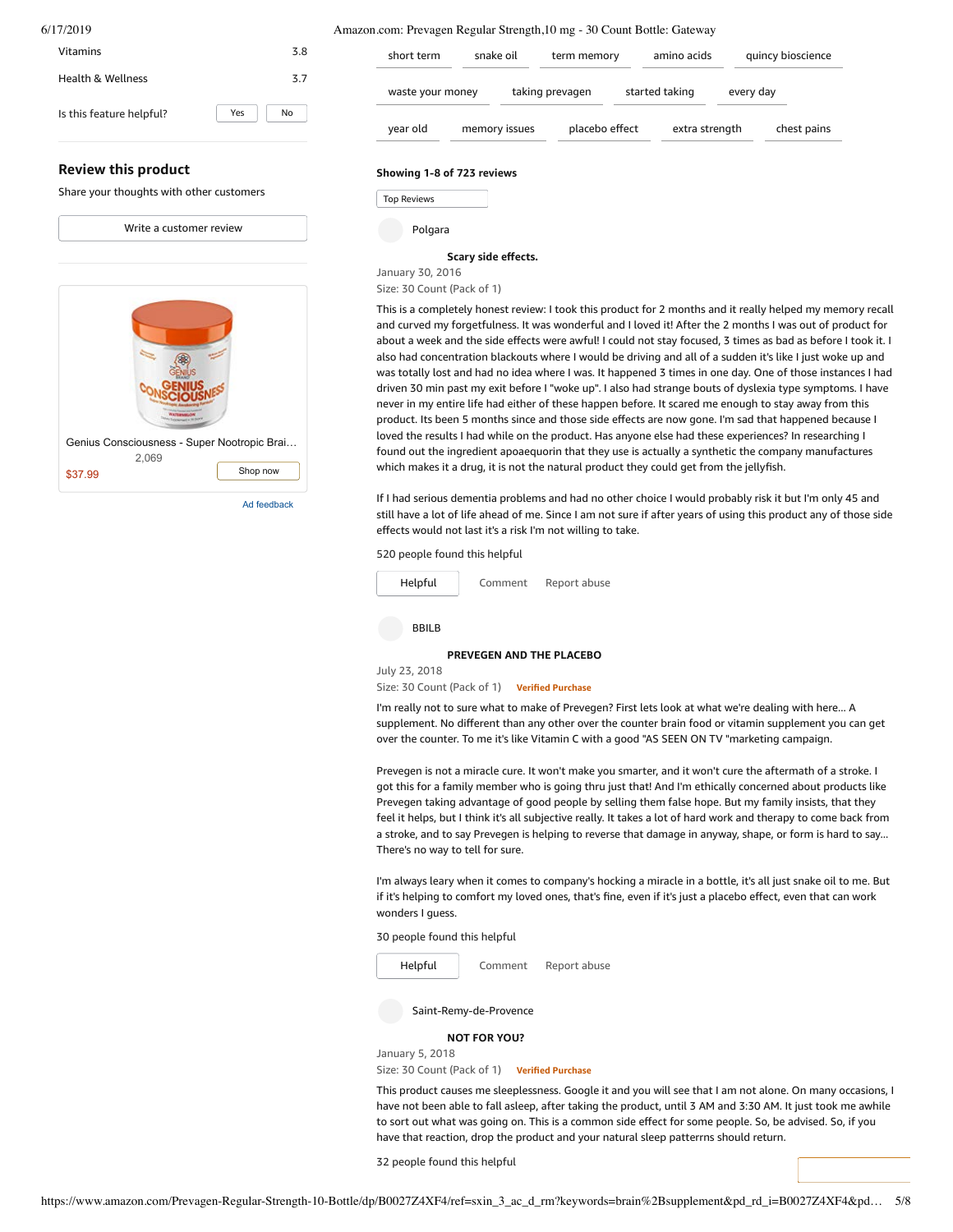| Helpful         | Amazon.com. I Tevagen Regular Strengur, To mg - 30 Count Doute. Gateway<br>Comment<br>Report abuse                                                                               |
|-----------------|----------------------------------------------------------------------------------------------------------------------------------------------------------------------------------|
| chuck           |                                                                                                                                                                                  |
| April 17, 2016  | Warning<br>Size: 30 Count (Pack of 1) Verified Purchase                                                                                                                          |
|                 | FDA Caution can create medical problems read FDA WARNING FDA.GOV                                                                                                                 |
|                 | 66 people found this helpful                                                                                                                                                     |
| Helpful         | Comment<br>Report abuse                                                                                                                                                          |
|                 | Mama Bear Bethay                                                                                                                                                                 |
|                 | <b>Boqus product</b>                                                                                                                                                             |
| July 1, 2017    | Size: 30 Count (Pack of 1) Verified Purchase                                                                                                                                     |
|                 | Does not pass blood brain barrier so it gets completely digested in the stomach. Placebo effect only if any<br>effect. Noticed no difference in my husband at all after 30 days. |
|                 | 35 people found this helpful                                                                                                                                                     |
| Helpful         | Comment<br>Report abuse                                                                                                                                                          |
|                 | Amazon Customer                                                                                                                                                                  |
|                 | It actually works!                                                                                                                                                               |
| October 6, 2018 |                                                                                                                                                                                  |

Size: 60 Count (Pack of 1) **Verified Purchase**

My husband bought it for me due to what we think is menopause-related mild cognitive impairment. Our pharmacist recommended it. I started taking it and after three days, my husband and step-son could definitely see a difference in my memory (my menopausal memory moments). After the bottle was nearly finished, I ordered it through Amazon - my husband saw such an improvement in me over the first month that he started taking it, too!

I would urge anyone to try it, after talking to your Health Care Professional (you want to make sure that it won't interfere with other supplements or prescriptions you may currently be taking). See if it helps you or a loved one. I'm not a doctor, but my PCP was VERY glad that it's working for me.

16 people found this helpful



W. B. Phillips

December 22, 2017

**[Great](https://www.amazon.com/gp/customer-reviews/RQQ6BFEWNR3V5/ref=cm_cr_dp_d_rvw_ttl?ie=UTF8&ASIN=B0027Z4XF4) seller and a good price.**

Size: 60 Count (Pack of 1) **Verified Purchase**

Great seller and a good price. My wife uses it and says it works well. (Not sure how well as my name is Bill and she keeps calling me Brad, but other than that it seems okay.)

20 people found this helpful



January 9, 2017

Size: 60 Count (Pack of 1) **Verified Purchase**

I am 70. Regretfully, my memory abilities are getting down. I tried some other remedies to help with this problem. They either did not help me or had side effects unwished with my health conditions. I was pretty sceptical before trying Prevagen, but my friend, nurse by education, advised it by her own experience. Actually, it works. I feel better remembering things, I think more clearly, and no side effects were noted yet. Prevagen is organic medication, made from jelly fish, and it looks like it works well for elder people. Price is not low, but at Amazon I find less prices. I use Prevagen for 3 months already, and now can recommend it by my own experience.

45 people found this helpful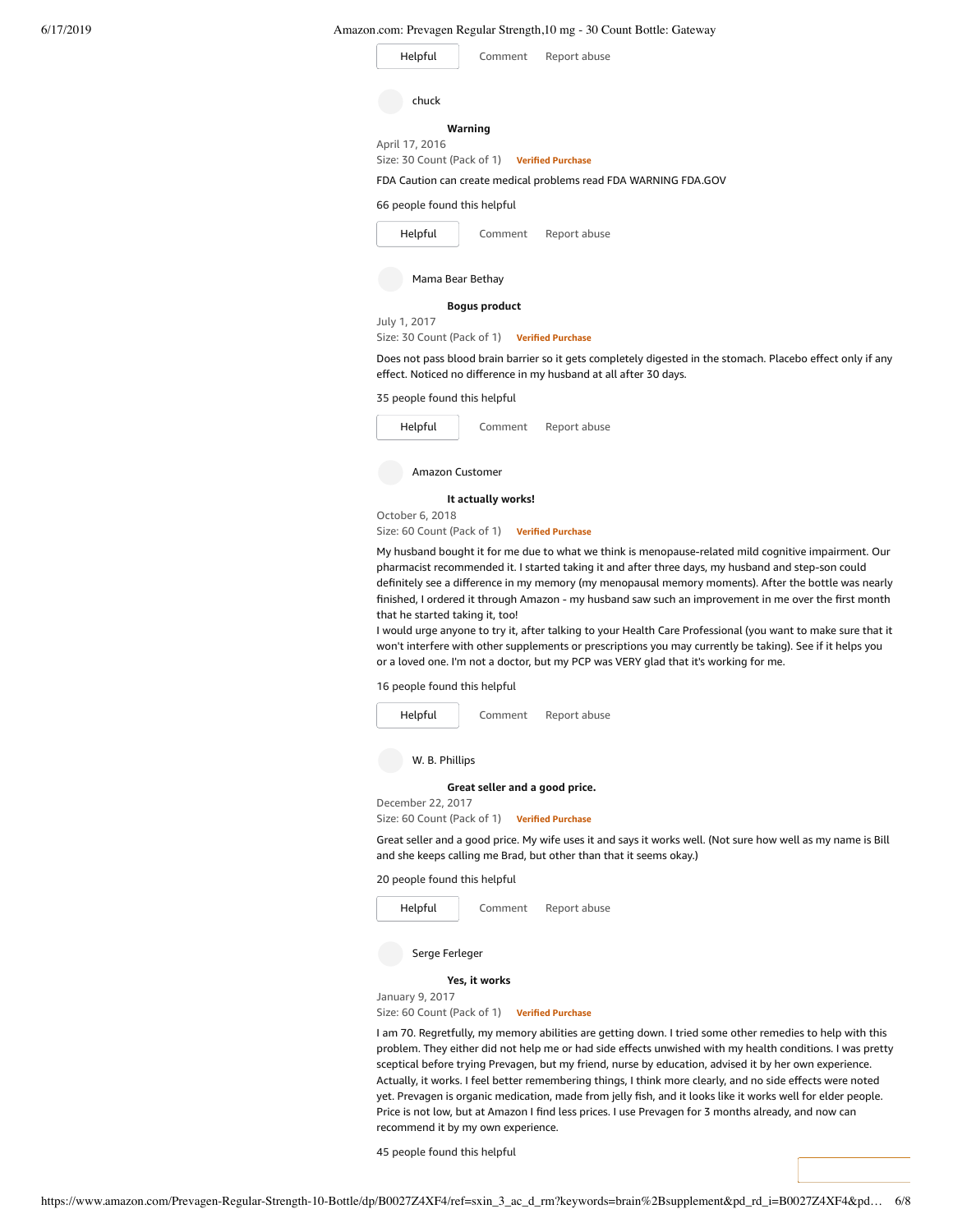| Helpful                 | Comment | Report abuse |
|-------------------------|---------|--------------|
| See all 723 reviews     |         |              |
| Write a customer review |         |              |
|                         |         |              |

# Customers who bought this item also bought



Prevagen for Healthier Brain, sharper Mind and Clearer Thinking, Dietary [Supplement](https://www.amazon.com/Prevagen-healthier-thinking-Supplement-Capsules/dp/B0054RU3Q0/ref=pd_sim_121_1/143-6729050-3493109?_encoding=UTF8&pd_rd_i=B0054RU3Q0&pd_rd_r=75d72624-910c-11e9-87dc-e12861f2692e&pd_rd_w=1zS2C&pd_rd_wg=YCOYQ&pf_rd_p=90485860-83e9-4fd9-b838-b28a9b7fda30&pf_rd_r=W4WN4X9V3441APS5AYZT&psc=1&refRID=W4WN4X9V3441APS5AYZT) 30 Capsules [292](https://www.amazon.com/product-reviews/B0054RU3Q0/ref=pd_sim_121_cr_1/143-6729050-3493109?ie=UTF8&pd_rd_i=B0054RU3Q0&pd_rd_r=75d72624-910c-11e9-87dc-e12861f2692e&pd_rd_w=1zS2C&pd_rd_wg=YCOYQ&pf_rd_p=90485860-83e9-4fd9-b838-b28a9b7fda30&pf_rd_r=W4WN4X9V3441APS5AYZT&refRID=W4WN4X9V3441APS5AYZT)

Ad feedback

[\\$39.95](https://www.amazon.com/Prevagen-healthier-thinking-Supplement-Capsules/dp/B0054RU3Q0/ref=pd_sim_121_1/143-6729050-3493109?_encoding=UTF8&pd_rd_i=B0054RU3Q0&pd_rd_r=75d72624-910c-11e9-87dc-e12861f2692e&pd_rd_w=1zS2C&pd_rd_wg=YCOYQ&pf_rd_p=90485860-83e9-4fd9-b838-b28a9b7fda30&pf_rd_r=W4WN4X9V3441APS5AYZT&psc=1&refRID=W4WN4X9V3441APS5AYZT)

**Pages with related products.** See and discover other items: healthy aging [supplements](https://www.amazon.com/slp/healthy-aging-supplements/decb8ytozkjj36k?_encoding=UTF8&ref_=fs_blw_d_clp_1), Best [neutricks](https://www.amazon.com/customerpicks/Best-neutricks-for-dogs/1cf36c756e6d7881c9d5?_encoding=UTF8&ref_=fs_blw_d_customerpicks_2) for dogs, toe care [products](https://www.amazon.com/slp/toe-care-products/esgse8k5744n5zq?_encoding=UTF8&ref_=fs_blw_d_clp_3)

Disclaimer: While we work to ensure that product information is correct, on occasion manufacturers may alter their ingredient lists. Actual product packaging and materials may contain more and/or different information than that shown on our Web site. We recommend that you do not solely rely on the information presented and that you always read labels, warnings, and directions before using or consuming a product. For additional information about a product, please contact the manufacturer. Content on this site is for reference purposes and is not intended to substitute for advice given by a physician, pharmacist, or other licensed health-care professional. You should not use this information as self-diagnosis or for treating a health problem or disease. Contact your healthcare provider immediately if you suspect that you have a medical problem. Information and statements regarding dietary supplements have not been evaluated by the Food and Drug Administration and are not intended to diagnose, treat, cure, or prevent any disease or health condition. Amazon.com assumes no liability for inaccuracies or misstatements about products.

#### [Back to top](#page-0-0)

| <b>Get to Know Us</b>             | <b>Make Money with Us</b>    | <b>Amazon Payment Products</b>      | Let Us Help You                 |
|-----------------------------------|------------------------------|-------------------------------------|---------------------------------|
| Careers                           | Sell on Amazon               | Amazon Rewards Visa Signature Cards | Your Account                    |
| Blog                              | Sell Under Private Brands    | Amazon.com Store Card               | Your Orders                     |
| About Amazon                      | Sell on Amazon Handmade      | Amazon Business Card                | Shipping Rates & Policies       |
| Press Center                      | Sell Your Services on Amazon | Amazon.com Corporate Credit Line    | Amazon Prime                    |
| <b>Investor Relations</b>         | Sell on Amazon Business      | Shop with Points                    | Returns & Replacements          |
| Amazon Devices                    | Sell Your Apps on Amazon     | Credit Card Marketplace             | Manage Your Content and Devices |
| Tour an Amazon Fulfillment Center | Become an Affiliate          | Reload Your Balance                 | Amazon Assistant                |
|                                   | Advertise Your Products      | Amazon Currency Converter           | Help                            |
|                                   | Self-Publish with Us         |                                     |                                 |
|                                   | > See More                   |                                     |                                 |